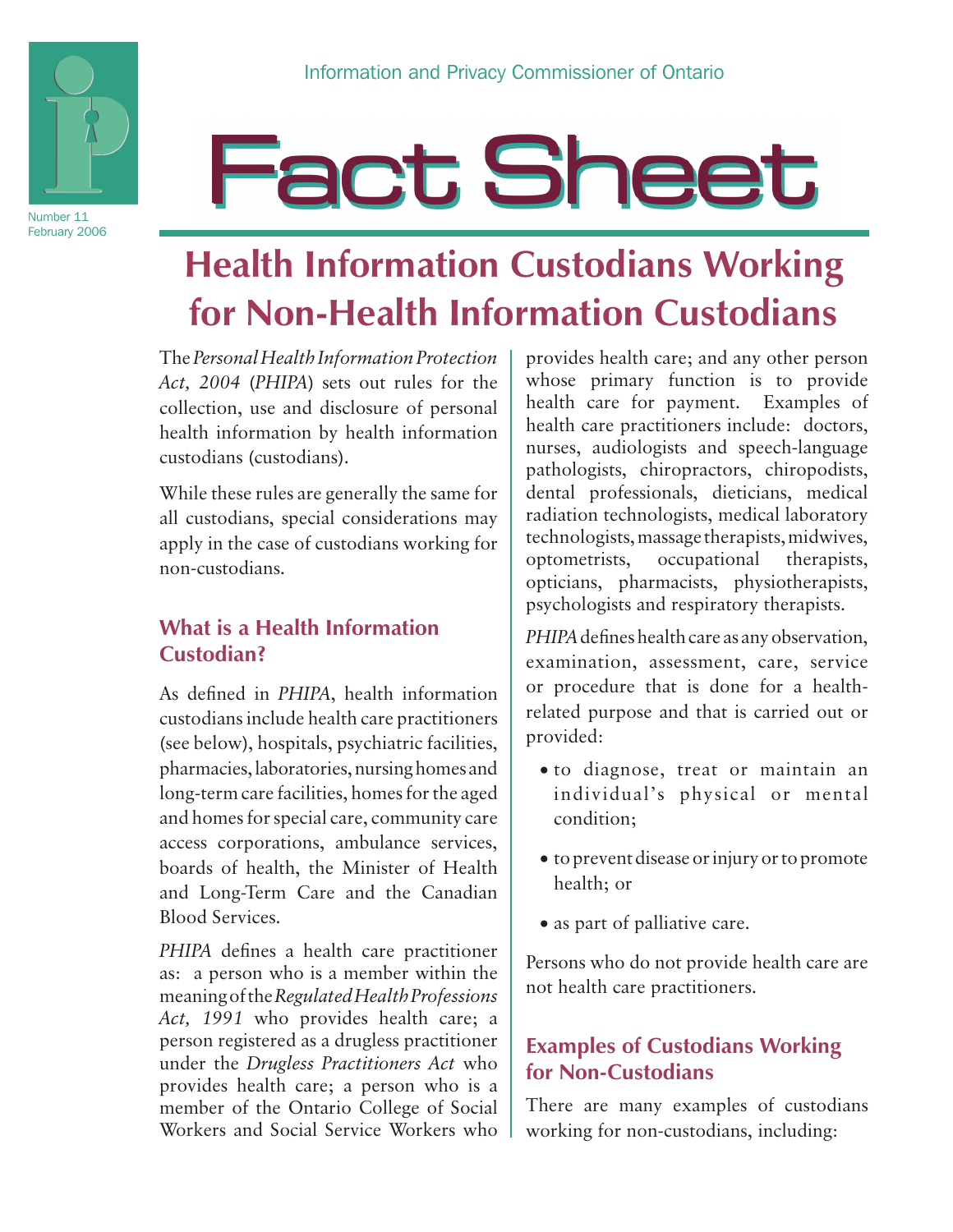• a nurse employed by a school board to provide health care;

- a doctor employed by a professional sports team to provide health care;
- a registered massage therapist providing health care to clients of a spa; or
- anurse employed in-house by a manufacturing firm to provide health care.

A custodian may work for a non-custodian as an employee, as an independent contractor or as a volunteer.

#### Agents of Custodians

INFORMATION AND PRIVACY COMMISSIONER OF

ONTARIO

A custodian may have an "agent," which *PHIPA* defines as a person that, with the authorization of the custodian, acts for or on behalf of the custodian in respect of personal health information for the purposes of the custodian, and not the agent's own purposes, whether or not the agent has the authority to bind the custodian, whether or not the agent is employed by the custodian and whether or not the agent is being remunerated.

For the purposes of *PHIPA*, the providing of personal health information between a custodian and an agent of the custodian is considered to be a use by the custodian, and is not viewed as a disclosure by the person providing the information nor as a collection by the person to whom the information is provided.

In the case of custodians working for noncustodians, the custodian's agent may also be a person who works for the non-custodian. For example, a school nurse might arrange to use the services of a secretary employed at the school for the purpose of managing and administering records of personal health information.

#### **Responsibilities of Custodians Under**  *PHIPA*

Like all custodians generally found under PHIPA, custodians working for non-custodians have a number of responsibilities, including:

- ensuring that they do not collect, use or disclose personal health information unless:
	- • they have the individual's consent and the collection, use or disclosure is necessary for a lawful purpose; or
	- • the collection, use or disclosure is permitted or required by *PHIPA*;
- taking reasonable steps to safeguard personal health information, including:
	- • protecting against theft, loss and unauthorized use or disclosure;
	- protecting against unauthorized copying, modification or disposal; and
	- • notifying an individual at the first reasonable opportunity if his or her personal health information is stolen, lost or accessed by unauthorized persons;
- taking reasonable steps to ensure that the personal health information they use is as accurate, complete and up-to-date as is necessary for the purposes for which they use or disclose it;
- ensuring that all personal health information records in their custody or control are retained, transferred and disposed of in a secure manner and in accordance with any prescribed requirements;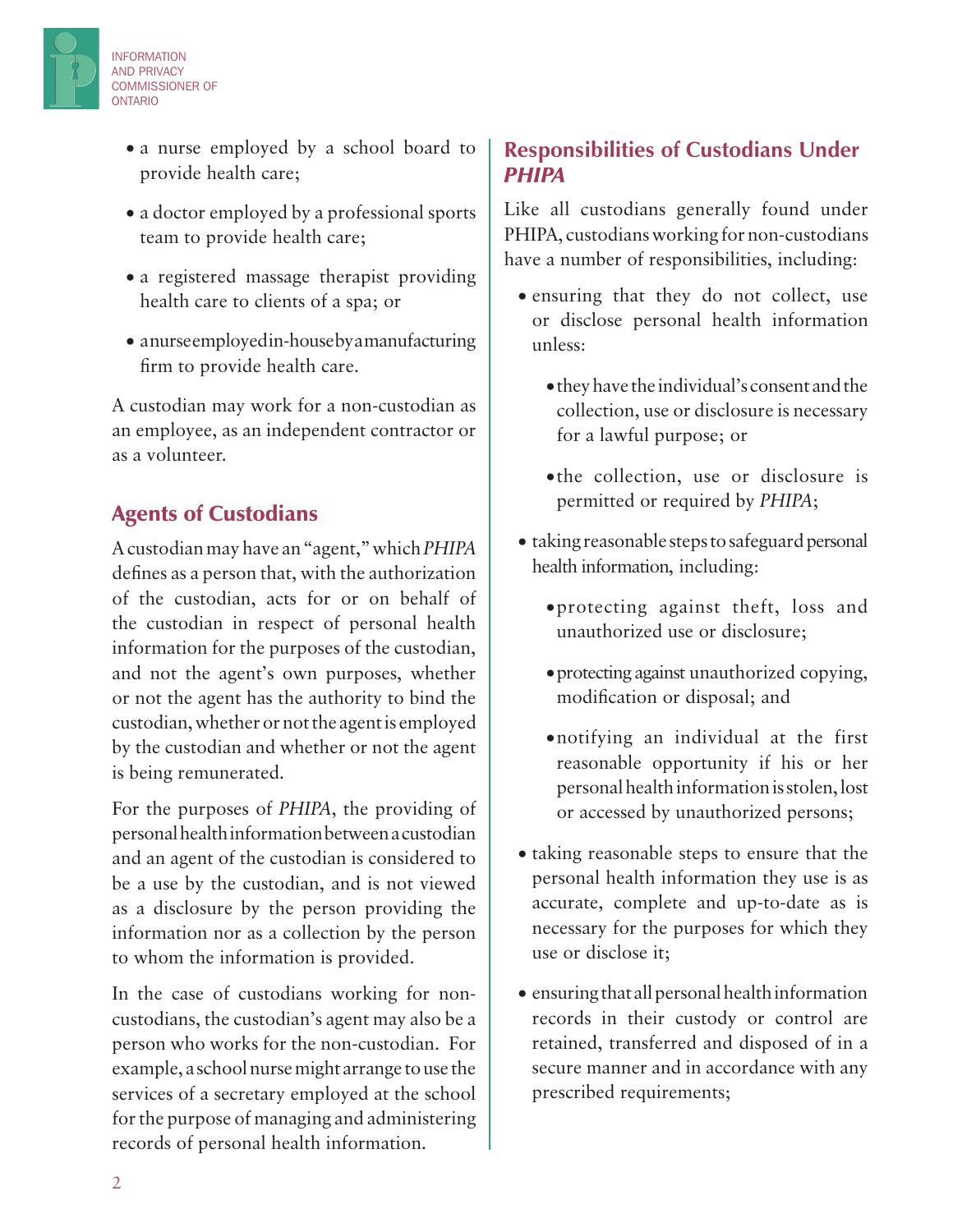

- making available to the public a written statement describing their information practices and certain other information specified in *PHIPA*;
- subject to certain exceptions, giving individuals access to their own personal health information and correcting personal health information that is incorrect or incomplete; and
- • ensuring that there is a contact person to perform certain duties specified in *PHIPA*.

#### **Disclosure of Personal Health Information by Custodians**

A custodian cannot disclose personal health information to a non-custodian, including the non-custodian for whom the custodian is working, unless:

- the individual whose personal health information is at issue has given express consent;
- the disclosure is permitted or required by *PHIPA*; or
- the disclosure is permitted or required by another law.

#### **Health Information Records Kept In Other Places**

As noted above, *PHIPA* requires custodians to take reasonable steps to ensure that personal health information in their custody or control is protected against theft, loss and unauthorized use or disclosure and to ensure that the records containing the information are protected against unauthorized copying, modification or disposal. It also requires custodians to ensure that records of personal health information in their custody or under their control are retained, transferred and disposed of in a secure manner and in accordance with any prescribed requirements.

In most cases, custodians keep records of personal health information in a location within their control (e.g., in a locked file cabinet within the health care practitioner's office). *PHIPA* recognizes, however, that in some circumstances it may not be practical or convenient for individuals or health care practitioners (including those working for noncustodians) to do so. *PHIPA* permits health care practitioners to keep a record of personal health information about an individual in a place other than the individual's home and other than a place in the practitioner's control (e.g., in a locked central file cabinet located in a locked room other than the health care practitioner's office) if all of the following requirements are met:

- the record is kept in a reasonable manner;
- the individual consents;
- the health care practitioner is permitted to keep the record in the place in accordance with a regulation, by-law or published guideline under the *Regulated Health Professions Act, 1991*, an Act referred to in Schedule 1 to that *Act*, the *Drugless Practitioners Act* or the *Social Work and Social Service Work Act, 1998*, if the health care practitioner is described in any of clauses (a) to (c) of the definition of "health care practitioner;" and
- the prescribed conditions, if any, are satisfied.